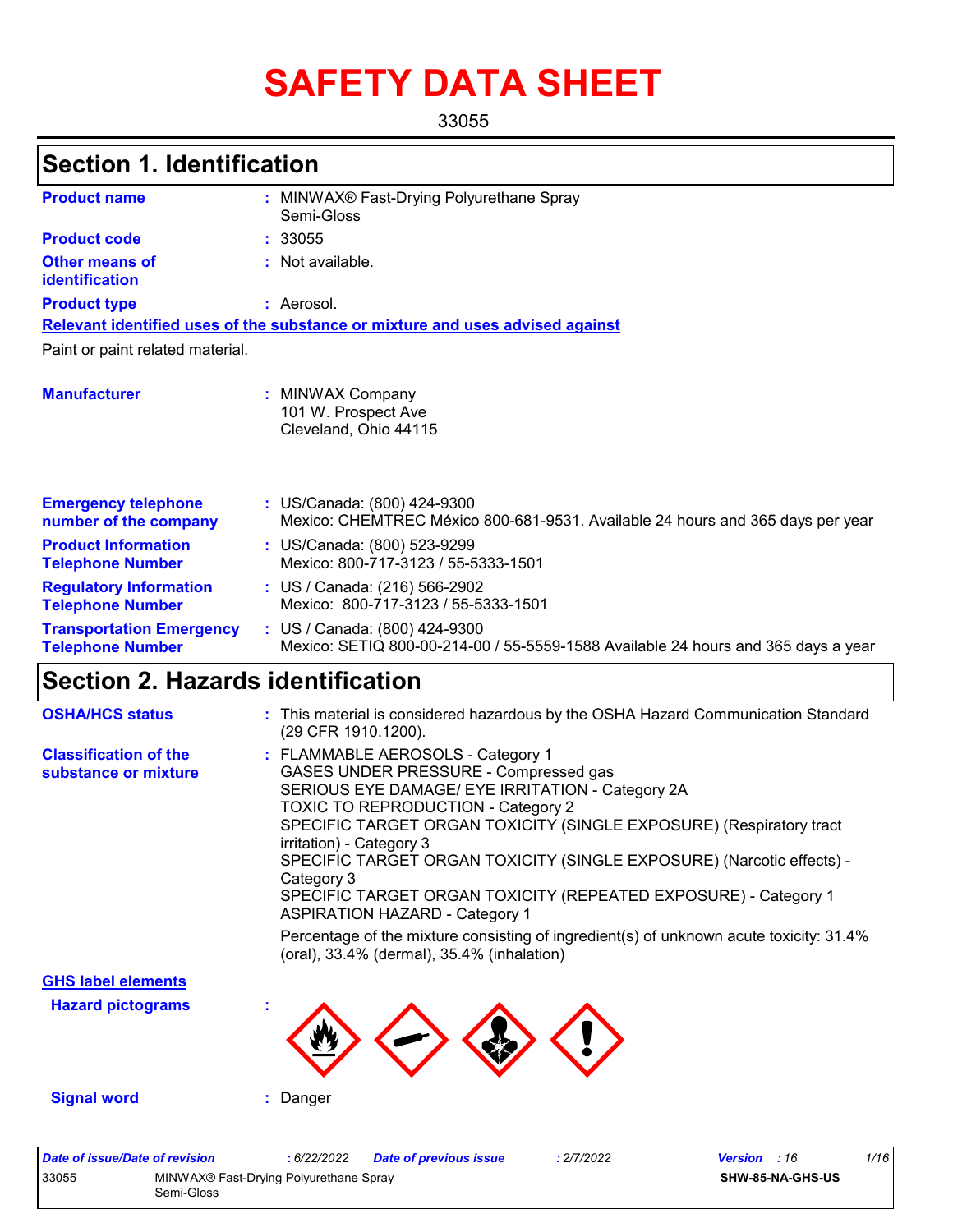# **Section 2. Hazards identification**

| <b>Hazard statements</b>                   | : Extremely flammable aerosol.<br>Contains gas under pressure; may explode if heated.<br>May be fatal if swallowed and enters airways.<br>Causes serious eye irritation.<br>May cause respiratory irritation.<br>May cause drowsiness or dizziness.<br>Suspected of damaging fertility or the unborn child.<br>Causes damage to organs through prolonged or repeated exposure.                                                                                                                                                                                                                    |
|--------------------------------------------|---------------------------------------------------------------------------------------------------------------------------------------------------------------------------------------------------------------------------------------------------------------------------------------------------------------------------------------------------------------------------------------------------------------------------------------------------------------------------------------------------------------------------------------------------------------------------------------------------|
| <b>Precautionary statements</b>            |                                                                                                                                                                                                                                                                                                                                                                                                                                                                                                                                                                                                   |
| <b>General</b>                             | : Read label before use. Keep out of reach of children. If medical advice is needed,<br>have product container or label at hand.                                                                                                                                                                                                                                                                                                                                                                                                                                                                  |
| <b>Prevention</b>                          | Obtain special instructions before use. Do not handle until all safety precautions have<br>been read and understood. Wear protective gloves, protective clothing and eye or face<br>protection. Keep away from heat, hot surfaces, sparks, open flames and other ignition<br>sources. No smoking. Do not spray on an open flame or other ignition source. Use<br>only outdoors or in a well-ventilated area. Do not breathe dust or mist. Do not eat, drink<br>or smoke when using this product. Wash thoroughly after handling. Pressurized<br>container: Do not pierce or burn, even after use. |
| <b>Response</b>                            | : IF exposed or concerned: Get medical advice or attention. IF INHALED: Remove<br>person to fresh air and keep comfortable for breathing. Call a POISON CENTER or<br>doctor if you feel unwell. IF SWALLOWED: Immediately call a POISON CENTER or<br>doctor. Do NOT induce vomiting. IF IN EYES: Rinse cautiously with water for several<br>minutes. Remove contact lenses, if present and easy to do. Continue rinsing. If eye<br>irritation persists: Get medical advice or attention.                                                                                                          |
| <b>Storage</b>                             | : Store locked up. Protect from sunlight. Do not expose to temperatures exceeding 50<br>°C/122 °F. Store in a well-ventilated place. Keep container tightly closed.                                                                                                                                                                                                                                                                                                                                                                                                                               |
| <b>Disposal</b>                            | Dispose of contents and container in accordance with all local, regional, national and<br>international regulations.                                                                                                                                                                                                                                                                                                                                                                                                                                                                              |
| <b>Supplemental label</b><br>elements      | DELAYED EFFECTS FROM LONG TERM OVEREXPOSURE. Contains solvents which<br>can cause permanent brain and nervous system damage. Intentional misuse by<br>deliberately concentrating and inhaling the contents can be harmful or fatal. WARNING:<br>This product contains chemicals known to the State of California to cause cancer and<br>birth defects or other reproductive harm.                                                                                                                                                                                                                 |
|                                            | Please refer to the SDS for additional information. Keep out of reach of children. Keep<br>upright in a cool, dry place. Do not discard empty can in trash compactor.                                                                                                                                                                                                                                                                                                                                                                                                                             |
| <b>Hazards not otherwise</b><br>classified | DANGER: Rags, steel wool, other waste soaked with this product, and sanding residue<br>may spontaneously catch fire if improperly discarded. Immediately place rags, steel<br>wool, other waste soaked with this product, and sanding residue in a sealed, water-filled,<br>metal container. Dispose of in accordance with local fire regulations.                                                                                                                                                                                                                                                |

# **Section 3. Composition/information on ingredients**

| Substance/mixture     | : Mixture        |
|-----------------------|------------------|
| <b>Other means of</b> | : Not available. |
| <b>identification</b> |                  |

#### **CAS number/other identifiers**

| Ingredient name                                                               | <b>CAS number</b><br>% by weight   |
|-------------------------------------------------------------------------------|------------------------------------|
| Acetone                                                                       | 225 - ≤50<br>67-64-1               |
| Propane                                                                       | 210 - ≤25<br>74-98-6               |
| <b>Butane</b>                                                                 | 210 - ≤25<br>106-97-8              |
| Med. Aliphatic Hydrocarbon Solvent                                            | l≤10<br>64742-88-7                 |
| Light Aliphatic Hydrocarbon                                                   | l≤10<br>64742-47-8                 |
| Light Aliphatic Hydrocarbon Solvent                                           | 64742-49-0<br>l≤3                  |
| Light Aliphatic Hydrocarbon Solvent                                           | $≤3$<br>68410-97-9                 |
| Lt. Aliphatic Hydrocarbon Solvent                                             | ՝≤3<br>64742-89-8                  |
| Date of issue/Date of revision<br><b>Date of previous issue</b><br>:6/22/2022 | 2/16<br>Version : 16<br>: 2/7/2022 |
| MINWAX® Fast-Drying Polyurethane Spray<br>33055<br>Semi-Gloss                 | SHW-85-NA-GHS-US                   |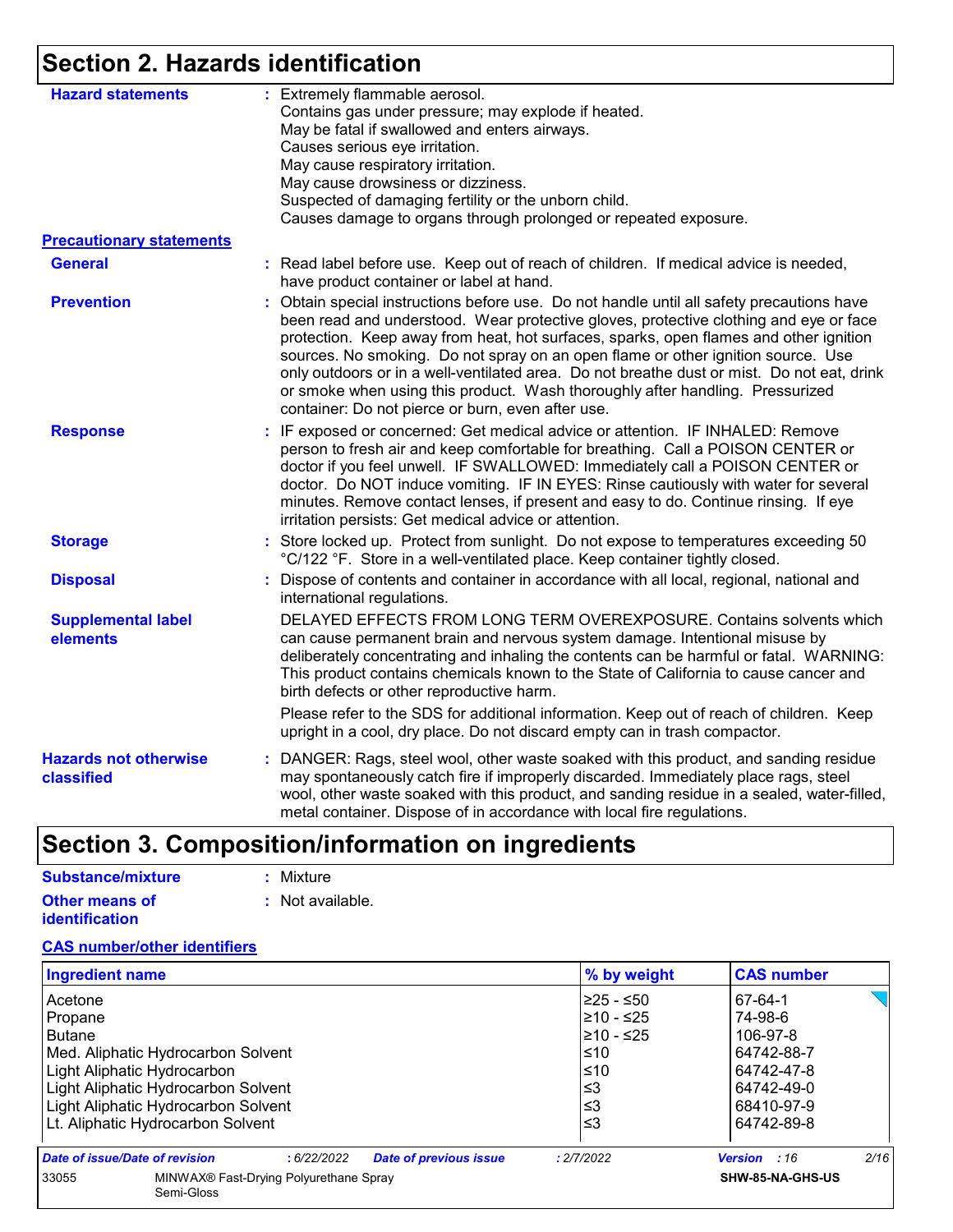# **Section 3. Composition/information on ingredients**

Heptane <1 142-82-5

Any concentration shown as a range is to protect confidentiality or is due to batch variation.

**There are no additional ingredients present which, within the current knowledge of the supplier and in the concentrations applicable, are classified and hence require reporting in this section.**

**Occupational exposure limits, if available, are listed in Section 8.**

# **Section 4. First aid measures**

| <b>Description of necessary first aid measures</b> |                                                                                                                                                                                                                                                                                                                                                                                                                                                                                                                                                                                                                                                                                                                                                         |
|----------------------------------------------------|---------------------------------------------------------------------------------------------------------------------------------------------------------------------------------------------------------------------------------------------------------------------------------------------------------------------------------------------------------------------------------------------------------------------------------------------------------------------------------------------------------------------------------------------------------------------------------------------------------------------------------------------------------------------------------------------------------------------------------------------------------|
| Eye contact                                        | : Immediately flush eyes with plenty of water, occasionally lifting the upper and lower<br>eyelids. Check for and remove any contact lenses. Continue to rinse for at least 10<br>minutes. Get medical attention.                                                                                                                                                                                                                                                                                                                                                                                                                                                                                                                                       |
| <b>Inhalation</b>                                  | : Remove victim to fresh air and keep at rest in a position comfortable for breathing. If it<br>is suspected that fumes are still present, the rescuer should wear an appropriate mask<br>or self-contained breathing apparatus. If not breathing, if breathing is irregular or if<br>respiratory arrest occurs, provide artificial respiration or oxygen by trained personnel. It<br>may be dangerous to the person providing aid to give mouth-to-mouth resuscitation.<br>Get medical attention. If necessary, call a poison center or physician. If unconscious,<br>place in recovery position and get medical attention immediately. Maintain an open<br>airway. Loosen tight clothing such as a collar, tie, belt or waistband.                    |
| <b>Skin contact</b>                                | : Flush contaminated skin with plenty of water. Remove contaminated clothing and<br>shoes. Continue to rinse for at least 10 minutes. Get medical attention. Wash clothing<br>before reuse. Clean shoes thoroughly before reuse.                                                                                                                                                                                                                                                                                                                                                                                                                                                                                                                        |
| <b>Ingestion</b>                                   | : Get medical attention immediately. Call a poison center or physician. Wash out mouth<br>with water. Remove dentures if any. If material has been swallowed and the exposed<br>person is conscious, give small quantities of water to drink. Stop if the exposed person<br>feels sick as vomiting may be dangerous. Aspiration hazard if swallowed. Can enter<br>lungs and cause damage. Do not induce vomiting. If vomiting occurs, the head should<br>be kept low so that vomit does not enter the lungs. Never give anything by mouth to an<br>unconscious person. If unconscious, place in recovery position and get medical<br>attention immediately. Maintain an open airway. Loosen tight clothing such as a collar,<br>tie, belt or waistband. |

| <b>Potential acute health effects</b> |                                                                                                                                                                        |
|---------------------------------------|------------------------------------------------------------------------------------------------------------------------------------------------------------------------|
| <b>Eye contact</b>                    | : Causes serious eye irritation.                                                                                                                                       |
| <b>Inhalation</b>                     | : Can cause central nervous system (CNS) depression. May cause drowsiness or<br>dizziness. May cause respiratory irritation.                                           |
| <b>Skin contact</b>                   | : No known significant effects or critical hazards.                                                                                                                    |
| <b>Ingestion</b>                      | : Can cause central nervous system (CNS) depression. May be fatal if swallowed and<br>enters airways.                                                                  |
| <b>Over-exposure signs/symptoms</b>   |                                                                                                                                                                        |
| Eye contact                           | : Adverse symptoms may include the following:<br>pain or irritation<br>watering<br>redness                                                                             |
| <b>Inhalation</b>                     | : Adverse symptoms may include the following:<br>respiratory tract irritation<br>coughing<br>nausea or vomiting<br>headache<br>drowsiness/fatigue<br>dizziness/vertigo |
| Date of issue/Date of revision        | 3/16<br>: 6/22/2022<br>: 2/7/2022<br><b>Date of previous issue</b><br><b>Version</b> : 16                                                                              |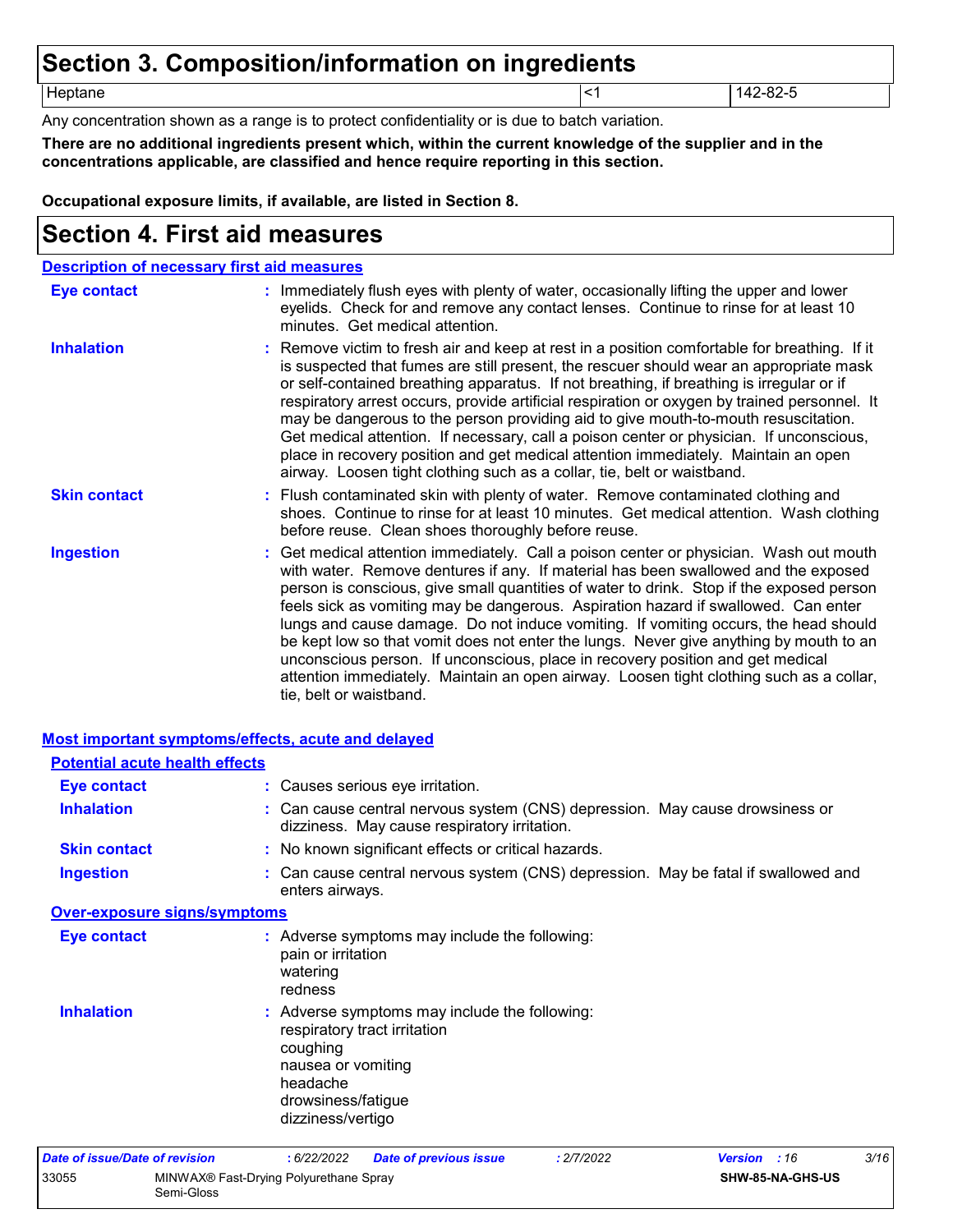### **Section 4. First aid measures**

|                            | unconsciousness<br>reduced fetal weight<br>increase in fetal deaths<br>skeletal malformations                                                     |
|----------------------------|---------------------------------------------------------------------------------------------------------------------------------------------------|
| <b>Skin contact</b>        | : Adverse symptoms may include the following:<br>reduced fetal weight<br>increase in fetal deaths<br>skeletal malformations                       |
| <b>Ingestion</b>           | : Adverse symptoms may include the following:<br>nausea or vomiting<br>reduced fetal weight<br>increase in fetal deaths<br>skeletal malformations |
|                            | <u>Indication of immediate medical attention and special treatment needed, if necessary</u>                                                       |
| Notes to physician         | : Treat symptomatically. Contact poison treatment specialist immediately if large<br>quantities have been ingested or inhaled.                    |
| <b>Specific treatments</b> | : No specific treatment.                                                                                                                          |

**Protection of first-aiders :** No action shall be taken involving any personal risk or without suitable training. If it is suspected that fumes are still present, the rescuer should wear an appropriate mask or self-contained breathing apparatus. It may be dangerous to the person providing aid to give mouth-to-mouth resuscitation.

#### **See toxicological information (Section 11)**

### **Section 5. Fire-fighting measures**

| <b>Extinguishing media</b>                               |                                                                                                                                                                                                                                                                                                                                                                                                                                                       |
|----------------------------------------------------------|-------------------------------------------------------------------------------------------------------------------------------------------------------------------------------------------------------------------------------------------------------------------------------------------------------------------------------------------------------------------------------------------------------------------------------------------------------|
| <b>Suitable extinguishing</b><br>media                   | : Use an extinguishing agent suitable for the surrounding fire.                                                                                                                                                                                                                                                                                                                                                                                       |
| <b>Unsuitable extinguishing</b><br>media                 | : None known.                                                                                                                                                                                                                                                                                                                                                                                                                                         |
| <b>Specific hazards arising</b><br>from the chemical     | : Extremely flammable aerosol. Runoff to sewer may create fire or explosion hazard. In<br>a fire or if heated, a pressure increase will occur and the container may burst, with the<br>risk of a subsequent explosion. Gas may accumulate in low or confined areas or travel<br>a considerable distance to a source of ignition and flash back, causing fire or explosion.<br>Bursting aerosol containers may be propelled from a fire at high speed. |
| <b>Hazardous thermal</b><br>decomposition products       | Decomposition products may include the following materials:<br>carbon dioxide<br>carbon monoxide                                                                                                                                                                                                                                                                                                                                                      |
| <b>Special protective actions</b><br>for fire-fighters   | : Promptly isolate the scene by removing all persons from the vicinity of the incident if<br>there is a fire. No action shall be taken involving any personal risk or without suitable<br>training. Move containers from fire area if this can be done without risk. Use water<br>spray to keep fire-exposed containers cool.                                                                                                                         |
| <b>Special protective</b><br>equipment for fire-fighters | Fire-fighters should wear appropriate protective equipment and self-contained breathing<br>apparatus (SCBA) with a full face-piece operated in positive pressure mode.                                                                                                                                                                                                                                                                                |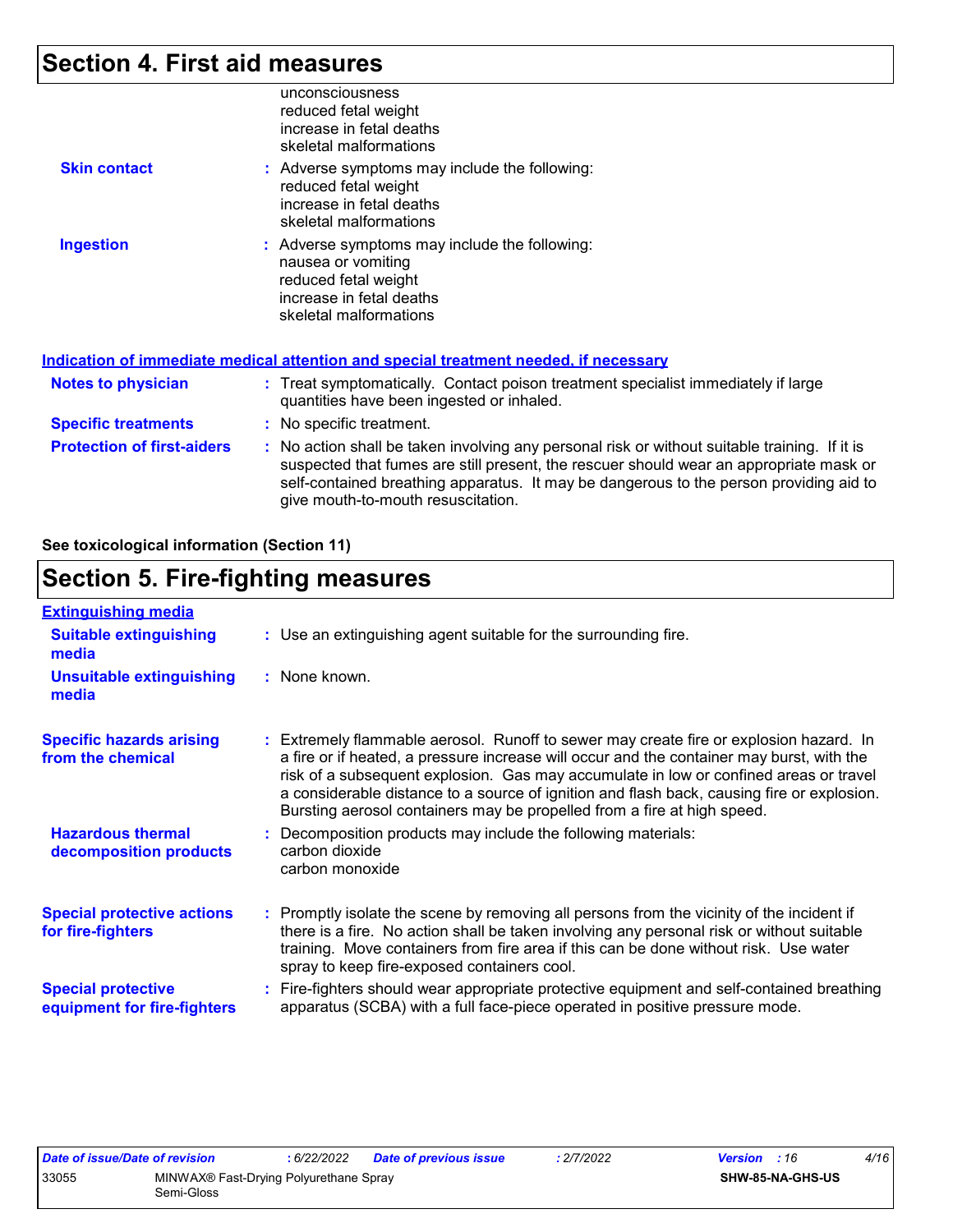# **Section 6. Accidental release measures**

|                                                                                                  | Personal precautions, protective equipment and emergency procedures                                                                                                                                                                                                                                                                                                                                                                                                                                                                                                                                                                                                                                                                                                              |
|--------------------------------------------------------------------------------------------------|----------------------------------------------------------------------------------------------------------------------------------------------------------------------------------------------------------------------------------------------------------------------------------------------------------------------------------------------------------------------------------------------------------------------------------------------------------------------------------------------------------------------------------------------------------------------------------------------------------------------------------------------------------------------------------------------------------------------------------------------------------------------------------|
| For non-emergency<br>personnel                                                                   | : No action shall be taken involving any personal risk or without suitable training.<br>Evacuate surrounding areas. Keep unnecessary and unprotected personnel from<br>entering. In the case of aerosols being ruptured, care should be taken due to the rapid<br>escape of the pressurized contents and propellant. If a large number of containers are<br>ruptured, treat as a bulk material spillage according to the instructions in the clean-up<br>section. Do not touch or walk through spilled material. Shut off all ignition sources. No<br>flares, smoking or flames in hazard area. Avoid breathing vapor or mist. Provide<br>adequate ventilation. Wear appropriate respirator when ventilation is inadequate. Put<br>on appropriate personal protective equipment. |
| For emergency responders                                                                         | If specialized clothing is required to deal with the spillage, take note of any information in<br>÷<br>Section 8 on suitable and unsuitable materials. See also the information in "For non-<br>emergency personnel".                                                                                                                                                                                                                                                                                                                                                                                                                                                                                                                                                            |
| <b>Environmental precautions</b><br><b>Methods and materials for containment and cleaning up</b> | : Avoid dispersal of spilled material and runoff and contact with soil, waterways, drains<br>and sewers. Inform the relevant authorities if the product has caused environmental<br>pollution (sewers, waterways, soil or air).                                                                                                                                                                                                                                                                                                                                                                                                                                                                                                                                                  |
|                                                                                                  |                                                                                                                                                                                                                                                                                                                                                                                                                                                                                                                                                                                                                                                                                                                                                                                  |
| <b>Small spill</b>                                                                               | : Stop leak if without risk. Move containers from spill area. Use spark-proof tools and<br>explosion-proof equipment. Dilute with water and mop up if water-soluble. Alternatively,<br>or if water-insoluble, absorb with an inert dry material and place in an appropriate waste<br>disposal container. Dispose of via a licensed waste disposal contractor.                                                                                                                                                                                                                                                                                                                                                                                                                    |
| <b>Large spill</b>                                                                               | : Stop leak if without risk. Move containers from spill area. Use spark-proof tools and<br>explosion-proof equipment. Approach release from upwind. Prevent entry into sewers,<br>water courses, basements or confined areas. Wash spillages into an effluent treatment<br>plant or proceed as follows. Contain and collect spillage with non-combustible,<br>absorbent material e.g. sand, earth, vermiculite or diatomaceous earth and place in<br>container for disposal according to local regulations (see Section 13). Dispose of via a<br>licensed waste disposal contractor. Contaminated absorbent material may pose the<br>same hazard as the spilled product. Note: see Section 1 for emergency contact<br>information and Section 13 for waste disposal.             |

# **Section 7. Handling and storage**

### **Precautions for safe handling**

| <b>Protective measures</b>                       | : Put on appropriate personal protective equipment (see Section 8). Pressurized<br>container: protect from sunlight and do not expose to temperatures exceeding 50°C. Do<br>not pierce or burn, even after use. Avoid exposure - obtain special instructions before<br>use. Avoid exposure during pregnancy. Do not handle until all safety precautions have<br>been read and understood. Do not get in eyes or on skin or clothing. Do not breathe<br>vapor or mist. Do not swallow. Avoid breathing gas. Use only with adequate ventilation.<br>Wear appropriate respirator when ventilation is inadequate. Store and use away from<br>heat, sparks, open flame or any other ignition source. Use explosion-proof electrical<br>(ventilating, lighting and material handling) equipment. Use only non-sparking tools.<br>Empty containers retain product residue and can be hazardous. |
|--------------------------------------------------|------------------------------------------------------------------------------------------------------------------------------------------------------------------------------------------------------------------------------------------------------------------------------------------------------------------------------------------------------------------------------------------------------------------------------------------------------------------------------------------------------------------------------------------------------------------------------------------------------------------------------------------------------------------------------------------------------------------------------------------------------------------------------------------------------------------------------------------------------------------------------------------|
| <b>Advice on general</b><br>occupational hygiene | : Eating, drinking and smoking should be prohibited in areas where this material is<br>handled, stored and processed. Workers should wash hands and face before eating,<br>drinking and smoking. Remove contaminated clothing and protective equipment before<br>entering eating areas. See also Section 8 for additional information on hygiene<br>measures.                                                                                                                                                                                                                                                                                                                                                                                                                                                                                                                            |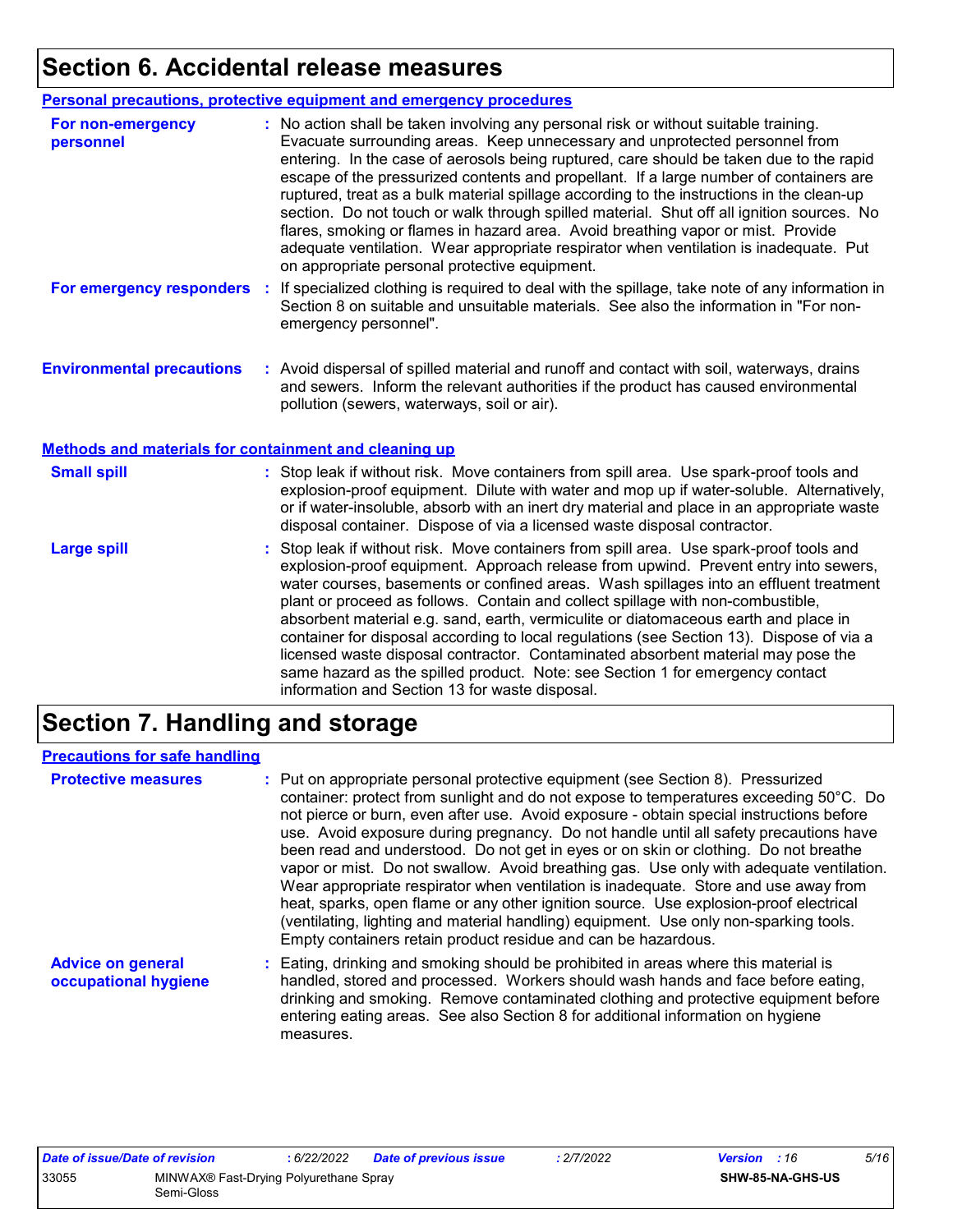### **Section 7. Handling and storage**

### **including any incompatibilities**

**Conditions for safe storage,** : Store in accordance with local regulations. Store away from direct sunlight in a dry, cool and well-ventilated area, away from incompatible materials (see Section 10) and food and drink. Protect from sunlight. Store locked up. Eliminate all ignition sources. Use appropriate containment to avoid environmental contamination. See Section 10 for incompatible materials before handling or use.

### **Section 8. Exposure controls/personal protection**

#### **Control parameters**

**Occupational exposure limits (OSHA United States)**

Semi-Gloss

| <b>Ingredient name</b>                          | CAS#                          | <b>Exposure limits</b>                                      |
|-------------------------------------------------|-------------------------------|-------------------------------------------------------------|
| Acetone                                         | 67-64-1                       | ACGIH TLV (United States, 1/2021).<br>TWA: 250 ppm 8 hours. |
|                                                 |                               | STEL: 500 ppm 15 minutes.                                   |
|                                                 |                               | NIOSH REL (United States, 10/2020).                         |
|                                                 |                               | TWA: 250 ppm 10 hours.                                      |
|                                                 |                               | TWA: 590 mg/m <sup>3</sup> 10 hours.                        |
|                                                 |                               | OSHA PEL (United States, 5/2018).                           |
|                                                 |                               | TWA: 1000 ppm 8 hours.                                      |
|                                                 |                               | TWA: 2400 mg/m <sup>3</sup> 8 hours.                        |
| Propane                                         | 74-98-6                       | NIOSH REL (United States, 10/2020).                         |
|                                                 |                               | TWA: 1000 ppm 10 hours.                                     |
|                                                 |                               | TWA: 1800 mg/m <sup>3</sup> 10 hours.                       |
|                                                 |                               | OSHA PEL (United States, 5/2018).                           |
|                                                 |                               | TWA: 1000 ppm 8 hours.                                      |
|                                                 |                               | TWA: 1800 mg/m <sup>3</sup> 8 hours.                        |
|                                                 |                               | ACGIH TLV (United States, 1/2021). Oxygen                   |
|                                                 |                               | Depletion [Asphyxiant]. Explosive potential                 |
| <b>Butane</b>                                   | 106-97-8                      | NIOSH REL (United States, 10/2020).                         |
|                                                 |                               | TWA: 800 ppm 10 hours.                                      |
|                                                 |                               | TWA: 1900 mg/m <sup>3</sup> 10 hours.                       |
|                                                 |                               | ACGIH TLV (United States, 1/2021).                          |
|                                                 |                               | <b>Explosive potential.</b>                                 |
|                                                 |                               | STEL: 1000 ppm 15 minutes.                                  |
| Med. Aliphatic Hydrocarbon Solvent              | 64742-88-7                    | OSHA PEL (United States, 5/2018).                           |
|                                                 |                               | TWA: 100 ppm 8 hours.                                       |
|                                                 |                               | TWA: $400 \text{ mg/m}^3$ 8 hours.                          |
| Light Aliphatic Hydrocarbon                     | 64742-47-8                    | ACGIH TLV (United States, 1/2021).                          |
|                                                 |                               | Absorbed through skin.                                      |
|                                                 |                               | TWA: 200 mg/m <sup>3</sup> , (as total hydrocarbon          |
|                                                 |                               | vapor) 8 hours.                                             |
| Light Aliphatic Hydrocarbon Solvent             | 64742-49-0                    | None.                                                       |
| Light Aliphatic Hydrocarbon Solvent             | 68410-97-9                    | None.                                                       |
| Lt. Aliphatic Hydrocarbon Solvent               | 64742-89-8                    | None.                                                       |
| Heptane                                         | 142-82-5                      | ACGIH TLV (United States, 1/2021).                          |
|                                                 |                               | TWA: 400 ppm 8 hours.                                       |
|                                                 |                               | TWA: 1640 mg/m <sup>3</sup> 8 hours.                        |
|                                                 |                               | STEL: 500 ppm 15 minutes.                                   |
|                                                 |                               | STEL: 2050 mg/m <sup>3</sup> 15 minutes.                    |
|                                                 |                               | NIOSH REL (United States, 10/2020).                         |
|                                                 |                               | TWA: 85 ppm 10 hours.                                       |
|                                                 |                               | TWA: 350 mg/m <sup>3</sup> 10 hours.                        |
|                                                 |                               | CEIL: 440 ppm 15 minutes.                                   |
|                                                 |                               | CEIL: 1800 mg/m <sup>3</sup> 15 minutes.                    |
|                                                 |                               | OSHA PEL (United States, 5/2018).                           |
|                                                 |                               | TWA: 500 ppm 8 hours.                                       |
|                                                 |                               | TWA: 2000 mg/m <sup>3</sup> 8 hours.                        |
| Date of issue/Date of revision<br>: 6/22/2022   | <b>Date of previous issue</b> | : 2/7/2022<br><b>Version</b> : 16<br>6/16                   |
| MINWAX® Fast-Drying Polyurethane Spray<br>33055 |                               | SHW-85-NA-GHS-US                                            |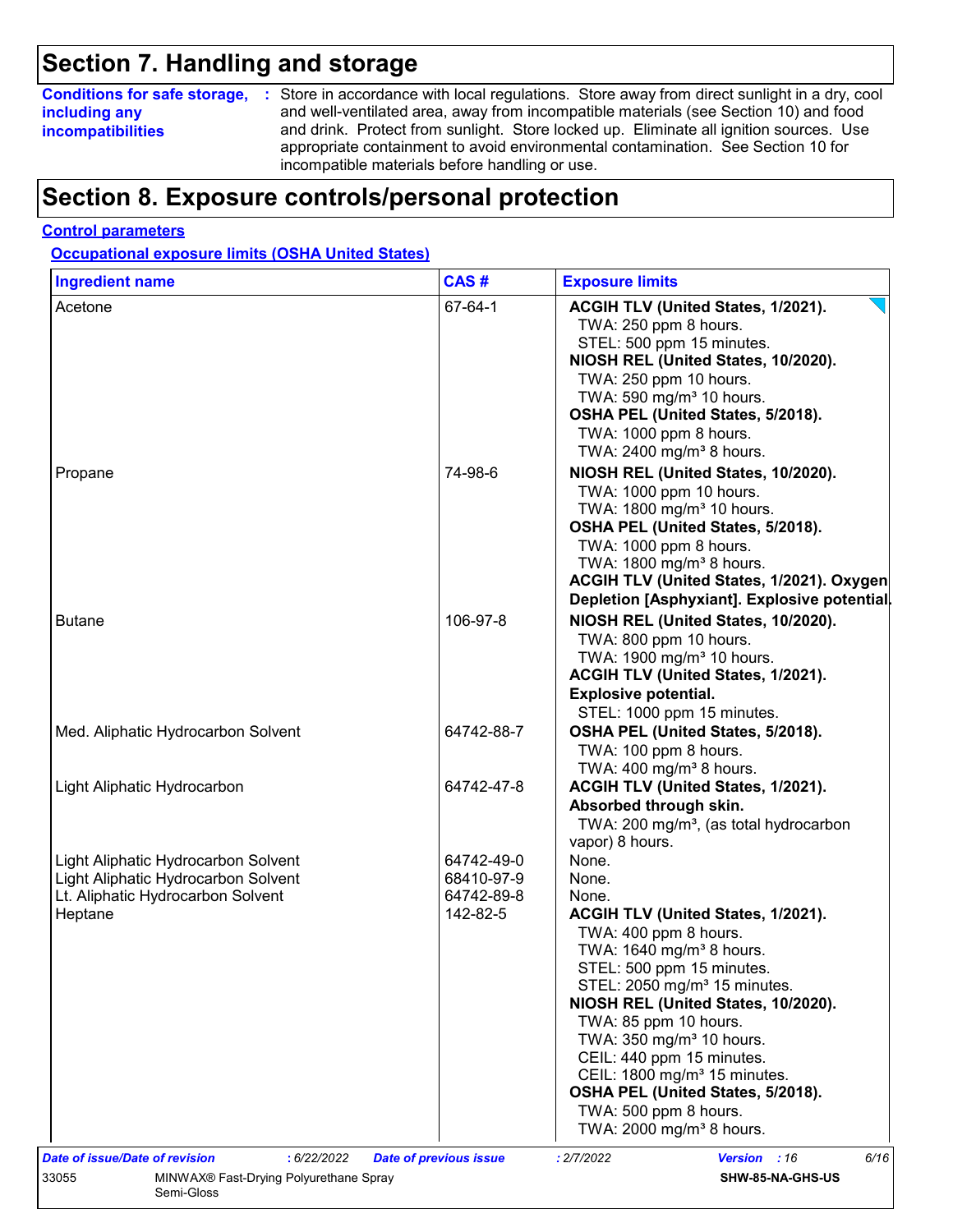# **Section 8. Exposure controls/personal protection**

| <b>Ingredient name</b> | CAS#     | <b>Exposure limits</b>                                                                                                                                                                                                                                                                                                                                                                                                                                                                                                                                                                                                                                                                                                                  |
|------------------------|----------|-----------------------------------------------------------------------------------------------------------------------------------------------------------------------------------------------------------------------------------------------------------------------------------------------------------------------------------------------------------------------------------------------------------------------------------------------------------------------------------------------------------------------------------------------------------------------------------------------------------------------------------------------------------------------------------------------------------------------------------------|
| acetone                | 67-64-1  | CA Alberta Provincial (Canada, 6/2018).<br>8 hrs OEL: 1200 mg/m <sup>3</sup> 8 hours.<br>15 min OEL: 1800 mg/m <sup>3</sup> 15 minutes.<br>8 hrs OEL: 500 ppm 8 hours.<br>15 min OEL: 750 ppm 15 minutes.<br><b>CA British Columbia Provincial (Canada,</b><br>6/2021).<br>TWA: 250 ppm 8 hours.<br>STEL: 500 ppm 15 minutes.<br>CA Ontario Provincial (Canada, 6/2019).<br>TWA: 250 ppm 8 hours.<br>STEL: 500 ppm 15 minutes.<br>CA Quebec Provincial (Canada, 6/2021).<br>TWAEV: 500 ppm 8 hours.<br>TWAEV: 1190 mg/m <sup>3</sup> 8 hours.<br>STEV: 1000 ppm 15 minutes.<br>STEV: 2380 mg/m <sup>3</sup> 15 minutes.<br><b>CA Saskatchewan Provincial (Canada,</b><br>7/2013).<br>STEL: 750 ppm 15 minutes.<br>TWA: 500 ppm 8 hours. |
| Normal propane         | 74-98-6  | CA Alberta Provincial (Canada, 6/2018).<br>8 hrs OEL: 1000 ppm 8 hours.<br>CA Quebec Provincial (Canada, 6/2021).<br>TWAEV: 1000 ppm 8 hours.<br>TWAEV: 1800 mg/m <sup>3</sup> 8 hours.<br><b>CA Saskatchewan Provincial (Canada,</b><br>7/2013).<br>STEL: 1250 ppm 15 minutes.<br>TWA: 1000 ppm 8 hours.<br><b>CA British Columbia Provincial (Canada,</b><br>6/2021). Oxygen Depletion [Asphyxiant].<br><b>Explosive potential.</b>                                                                                                                                                                                                                                                                                                   |
|                        |          | CA Ontario Provincial (Canada, 6/2019).<br><b>Oxygen Depletion [Asphyxiant]. Explosive</b><br>potential.                                                                                                                                                                                                                                                                                                                                                                                                                                                                                                                                                                                                                                |
| <b>Butane</b>          | 106-97-8 | CA Alberta Provincial (Canada, 6/2018).<br>8 hrs OEL: 1000 ppm 8 hours.<br>CA Quebec Provincial (Canada, 6/2021).<br>TWAEV: 800 ppm 8 hours.<br>TWAEV: 1900 mg/m <sup>3</sup> 8 hours.<br><b>CA Saskatchewan Provincial (Canada,</b><br>7/2013).<br>STEL: 1250 ppm 15 minutes.<br>TWA: 1000 ppm 8 hours.<br><b>CA British Columbia Provincial (Canada,</b><br>6/2021). Explosive potential.<br>STEL: 1000 ppm 15 minutes.<br>CA Ontario Provincial (Canada, 6/2019).<br><b>Explosive potential.</b><br>STEL: 1000 ppm 15 minutes.                                                                                                                                                                                                       |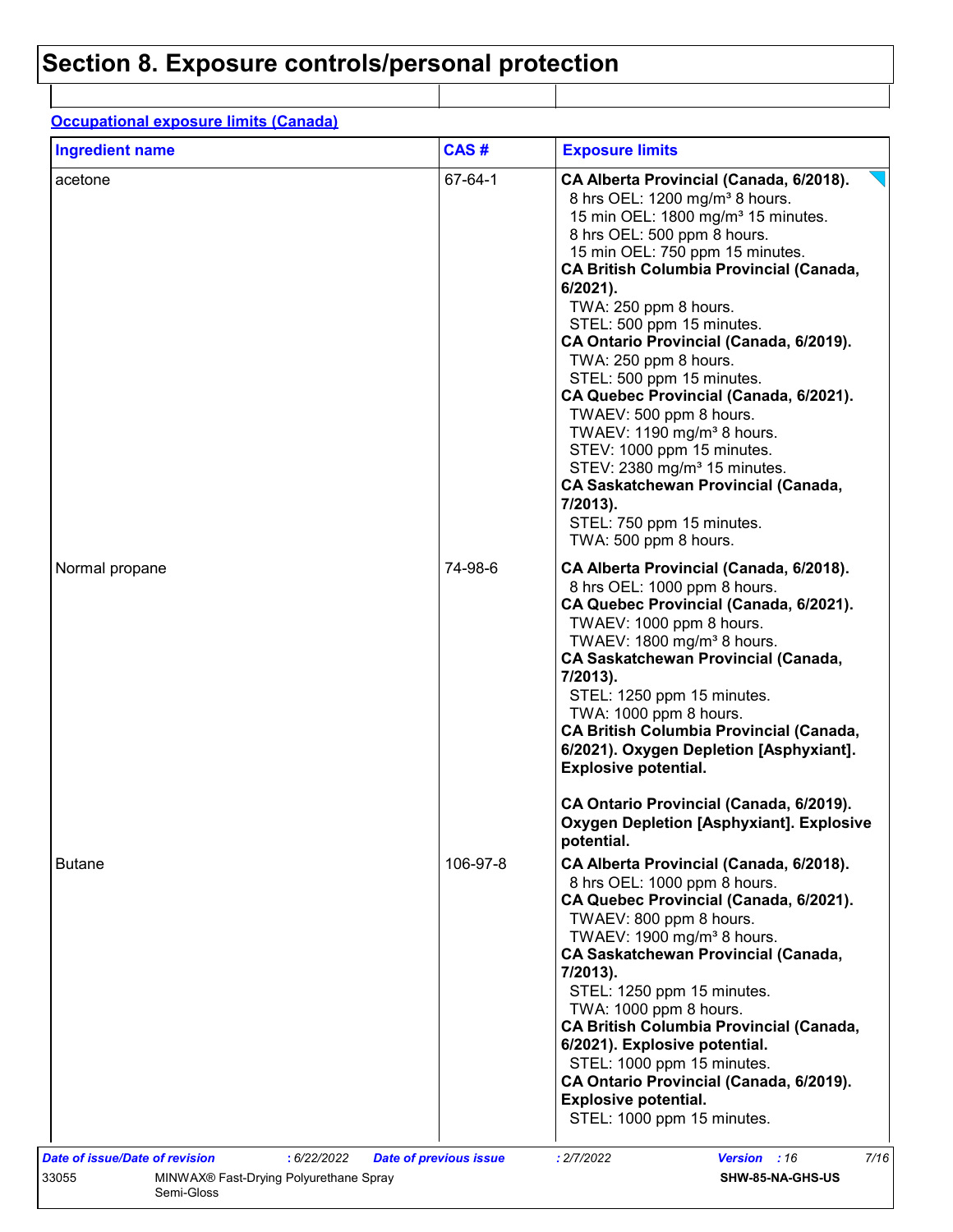# **Section 8. Exposure controls/personal protection**

| Medium aliphatic solvent naphtha (petroleum) C9-C12 | 64742-88-7 | CA Ontario Provincial (Canada, 6/2019).<br>TWA: $525$ mg/m <sup>3</sup> 8 hours.                                                                                                                                                                                                                                                                                                                                                                                |
|-----------------------------------------------------|------------|-----------------------------------------------------------------------------------------------------------------------------------------------------------------------------------------------------------------------------------------------------------------------------------------------------------------------------------------------------------------------------------------------------------------------------------------------------------------|
| Petroleum refining, hydrotreated light distillate   | 64742-47-8 | <b>CA British Columbia Provincial (Canada,</b><br>6/2021). Absorbed through skin.<br>TWA: 200 mg/m <sup>3</sup> , (as total hydrocarbon<br>vapour) 8 hours.<br>CA Alberta Provincial (Canada, 6/2018).<br>Absorbed through skin.<br>8 hrs OEL: 200 mg/m <sup>3</sup> , (as total hydrocarbon<br>vapour) 8 hours.<br>CA Ontario Provincial (Canada, 6/2019).<br>Absorbed through skin.<br>TWA: 200 mg/m <sup>3</sup> , (as total hydrocarbon<br>vapour) 8 hours. |

#### **Occupational exposure limits (Mexico)**

|                             | CAS#       | <b>Exposure limits</b>                                                                                                                |
|-----------------------------|------------|---------------------------------------------------------------------------------------------------------------------------------------|
| Acetone                     | 67-64-1    | NOM-010-STPS-2014 (Mexico, 4/2016).<br>TWA: 500 ppm 8 hours.<br>STEL: 750 ppm 15 minutes.                                             |
| Propane                     | 74-98-6    | NOM-010-STPS-2014 (Mexico, 4/2016).<br>TWA: 1000 ppm 8 hours.                                                                         |
| <b>Butane</b>               | 106-97-8   | NOM-010-STPS-2014 (Mexico, 4/2016).<br>TWA: 1000 ppm 8 hours.                                                                         |
| Light Aliphatic Hydrocarbon | 64742-47-8 | ACGIH TLV (United States, 1/2021).<br>Absorbed through skin.<br>TWA: 200 mg/m <sup>3</sup> , (as total hydrocarbon<br>vapor) 8 hours. |

| <b>Appropriate engineering</b><br><b>controls</b> | : Use only with adequate ventilation. Use process enclosures, local exhaust ventilation or<br>other engineering controls to keep worker exposure to airborne contaminants below any<br>recommended or statutory limits. The engineering controls also need to keep gas,<br>vapor or dust concentrations below any lower explosive limits. Use explosion-proof<br>ventilation equipment.           |
|---------------------------------------------------|---------------------------------------------------------------------------------------------------------------------------------------------------------------------------------------------------------------------------------------------------------------------------------------------------------------------------------------------------------------------------------------------------|
| <b>Environmental exposure</b><br><b>controls</b>  | : Emissions from ventilation or work process equipment should be checked to ensure<br>they comply with the requirements of environmental protection legislation. In some<br>cases, fume scrubbers, filters or engineering modifications to the process equipment<br>will be necessary to reduce emissions to acceptable levels.                                                                   |
| <b>Individual protection measures</b>             |                                                                                                                                                                                                                                                                                                                                                                                                   |
| <b>Hygiene measures</b>                           | : Wash hands, forearms and face thoroughly after handling chemical products, before<br>eating, smoking and using the lavatory and at the end of the working period.<br>Appropriate techniques should be used to remove potentially contaminated clothing.<br>Wash contaminated clothing before reusing. Ensure that eyewash stations and safety<br>showers are close to the workstation location. |
| <b>Eye/face protection</b>                        | : Safety eyewear complying with an approved standard should be used when a risk<br>assessment indicates this is necessary to avoid exposure to liquid splashes, mists,<br>gases or dusts. If contact is possible, the following protection should be worn, unless<br>the assessment indicates a higher degree of protection: chemical splash goggles.                                             |
| <b>Skin protection</b>                            |                                                                                                                                                                                                                                                                                                                                                                                                   |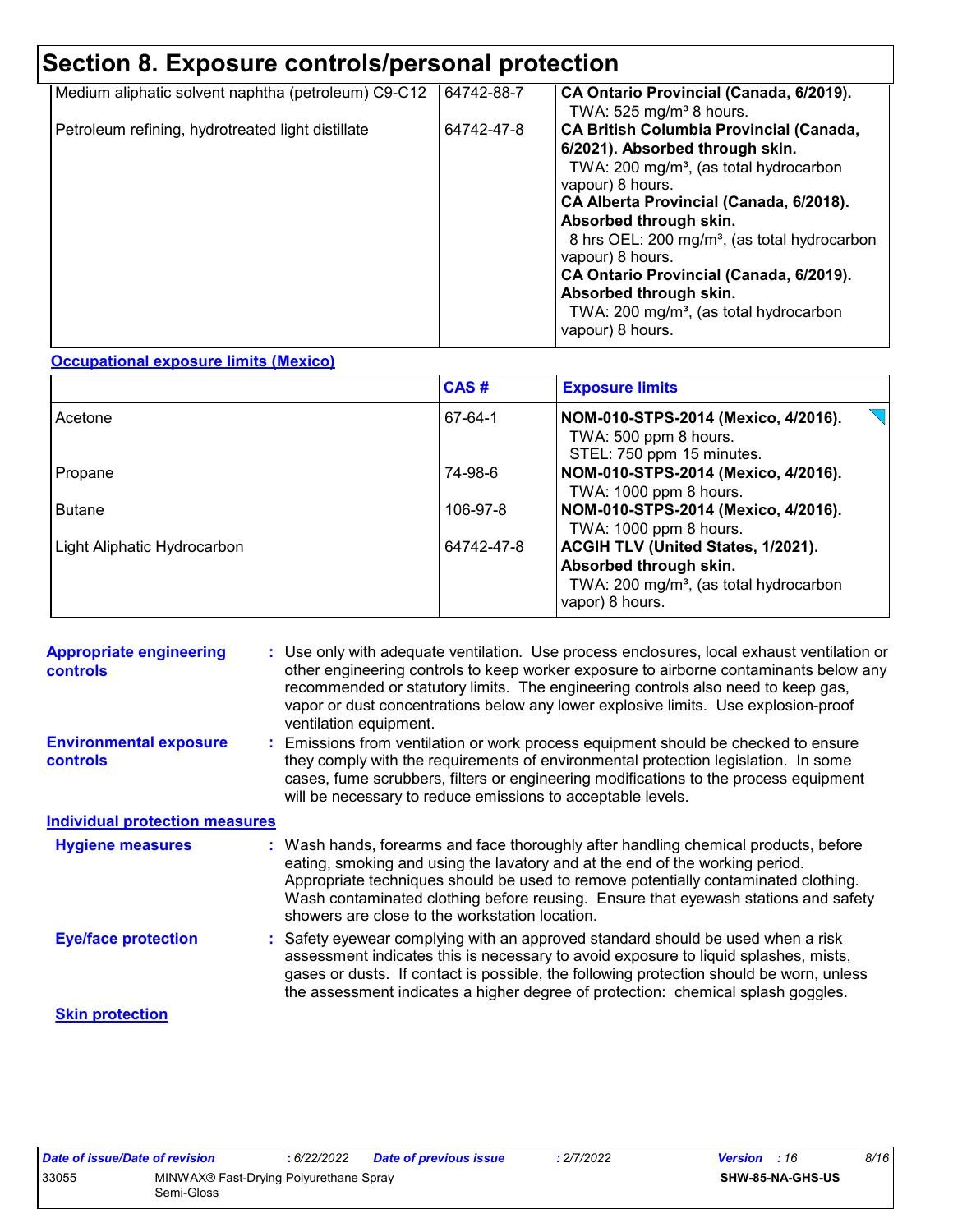# **Section 8. Exposure controls/personal protection**

| <b>Hand protection</b>        | : Chemical-resistant, impervious gloves complying with an approved standard should be<br>worn at all times when handling chemical products if a risk assessment indicates this is<br>necessary. Considering the parameters specified by the glove manufacturer, check<br>during use that the gloves are still retaining their protective properties. It should be<br>noted that the time to breakthrough for any glove material may be different for different<br>glove manufacturers. In the case of mixtures, consisting of several substances, the<br>protection time of the gloves cannot be accurately estimated. |
|-------------------------------|------------------------------------------------------------------------------------------------------------------------------------------------------------------------------------------------------------------------------------------------------------------------------------------------------------------------------------------------------------------------------------------------------------------------------------------------------------------------------------------------------------------------------------------------------------------------------------------------------------------------|
| <b>Body protection</b>        | : Personal protective equipment for the body should be selected based on the task being<br>performed and the risks involved and should be approved by a specialist before<br>handling this product. When there is a risk of ignition from static electricity, wear anti-<br>static protective clothing. For the greatest protection from static discharges, clothing<br>should include anti-static overalls, boots and gloves.                                                                                                                                                                                         |
| <b>Other skin protection</b>  | : Appropriate footwear and any additional skin protection measures should be selected<br>based on the task being performed and the risks involved and should be approved by a<br>specialist before handling this product.                                                                                                                                                                                                                                                                                                                                                                                              |
| <b>Respiratory protection</b> | : Based on the hazard and potential for exposure, select a respirator that meets the<br>appropriate standard or certification. Respirators must be used according to a<br>respiratory protection program to ensure proper fitting, training, and other important<br>aspects of use.                                                                                                                                                                                                                                                                                                                                    |

# **Section 9. Physical and chemical properties**

The conditions of measurement of all properties are at standard temperature and pressure unless otherwise indicated.

| <b>Appearance</b>                                                 |                                                                |
|-------------------------------------------------------------------|----------------------------------------------------------------|
| <b>Physical state</b>                                             | : Liquid.                                                      |
| <b>Color</b>                                                      | : Not available.                                               |
| <b>Odor</b>                                                       | : Not available.                                               |
| <b>Odor threshold</b>                                             | : Not available.                                               |
| pH                                                                | : 7                                                            |
| <b>Melting point/freezing point</b>                               | : Not available.                                               |
| <b>Boiling point, initial boiling</b><br>point, and boiling range | : Not available.                                               |
| <b>Flash point</b>                                                | : Closed cup: -29°C (-20.2°F) [Pensky-Martens Closed Cup]      |
| <b>Evaporation rate</b>                                           | $: 5.6$ (butyl acetate = 1)                                    |
| <b>Flammability</b>                                               | : Not available.                                               |
| Lower and upper explosion<br>limit/flammability limit             | $:$ Lower: $0.9\%$<br>Upper: 12.8%                             |
| <b>Vapor pressure</b>                                             | : 101.3 kPa (760 mm Hg)                                        |
| <b>Relative vapor density</b>                                     | : $1.55$ [Air = 1]                                             |
| <b>Relative density</b>                                           | : 0.7                                                          |
| <b>Solubility</b>                                                 | : Not available.                                               |
| <b>Partition coefficient: n-</b><br>octanol/water                 | : Not applicable.                                              |
| <b>Auto-ignition temperature</b>                                  | : Not available.                                               |
| <b>Decomposition temperature</b>                                  | : Not available.                                               |
| <b>Viscosity</b>                                                  | Kinematic (40°C (104°F)): <20.5 mm <sup>2</sup> /s (<20.5 cSt) |
| <b>Molecular weight</b>                                           | Not applicable.                                                |
| <b>Aerosol product</b>                                            |                                                                |
| <b>Type of aerosol</b>                                            | $:$ Spray                                                      |
| <b>Heat of combustion</b>                                         | : $32.395$ kJ/g                                                |
| Data of issue/Data of revision                                    | .6/22/2022<br>.2/7/2022<br>Data of province issue<br>V         |

#### *Date of issue/Date of revision* **:** *6/22/2022 Date of previous issue : 2/7/2022 Version : 16 9/16* 33055 MINWAX® Fast-Drying Polyurethane Spray Semi-Gloss **SHW-85-NA-GHS-US**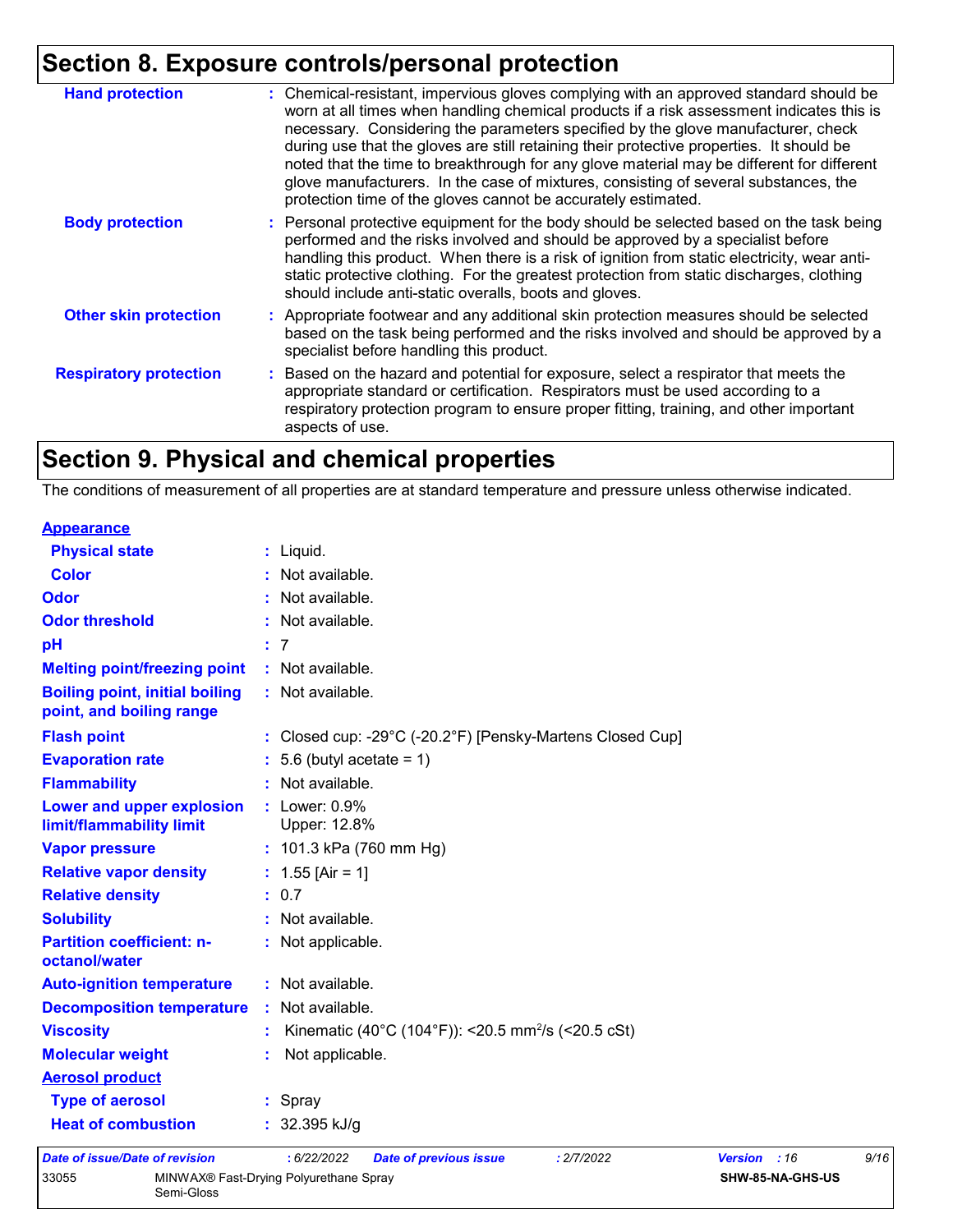# **Section 10. Stability and reactivity**

| <b>Reactivity</b>                            | : No specific test data related to reactivity available for this product or its ingredients.              |
|----------------------------------------------|-----------------------------------------------------------------------------------------------------------|
| <b>Chemical stability</b>                    | : The product is stable.                                                                                  |
| <b>Possibility of hazardous</b><br>reactions | : Under normal conditions of storage and use, hazardous reactions will not occur.                         |
| <b>Conditions to avoid</b>                   | : Avoid all possible sources of ignition (spark or flame).                                                |
| <b>Incompatible materials</b>                | : No specific data.                                                                                       |
| <b>Hazardous decomposition</b><br>products   | : Under normal conditions of storage and use, hazardous decomposition products should<br>not be produced. |

### **Section 11. Toxicological information**

#### **Information on toxicological effects**

#### **Acute toxicity**

| <b>Product/ingredient name</b>                                     | <b>Result</b>                                          | <b>Species</b>    | <b>Dose</b>                                           | <b>Exposure</b>     |
|--------------------------------------------------------------------|--------------------------------------------------------|-------------------|-------------------------------------------------------|---------------------|
| Acetone<br><b>Butane</b><br>Light Aliphatic Hydrocarbon<br>Solvent | LD50 Oral<br><b>LC50 Inhalation Vapor</b><br>LD50 Oral | Rat<br>Rat<br>Rat | 5800 mg/kg<br>658000 mg/m <sup>3</sup><br>$5.17$ g/kg | 14 hours            |
| Heptane                                                            | LC50 Inhalation Gas.<br><b>LC50 Inhalation Vapor</b>   | Rat<br>Rat        | 48000 ppm<br>$103$ g/m <sup>3</sup>                   | 14 hours<br>4 hours |

#### **Irritation/Corrosion**

| <b>Product/ingredient name</b> | <b>Result</b>            | <b>Species</b> | <b>Score</b> | <b>Exposure</b> | <b>Observation</b>       |
|--------------------------------|--------------------------|----------------|--------------|-----------------|--------------------------|
| Acetone                        | Eyes - Mild irritant     | Human          |              | 186300 ppm      | -                        |
|                                | Eyes - Mild irritant     | Rabbit         |              | $10$ uL         |                          |
|                                | Eyes - Moderate irritant | Rabbit         |              | 24 hours 20     | $\overline{\phantom{a}}$ |
|                                |                          |                |              | mg              |                          |
|                                | Eyes - Severe irritant   | Rabbit         |              | $20 \text{ mg}$ |                          |
|                                | Skin - Mild irritant     | Rabbit         |              | 24 hours 500    |                          |
|                                |                          |                |              | mg              |                          |
|                                | Skin - Mild irritant     | Rabbit         |              | 395 mg          | ٠                        |

#### **Sensitization**

Not available.

#### **Mutagenicity**

Not available.

#### **Carcinogenicity**

Not available.

#### **Reproductive toxicity**

Not available.

#### **Teratogenicity**

Not available.

**Specific target organ toxicity (single exposure)**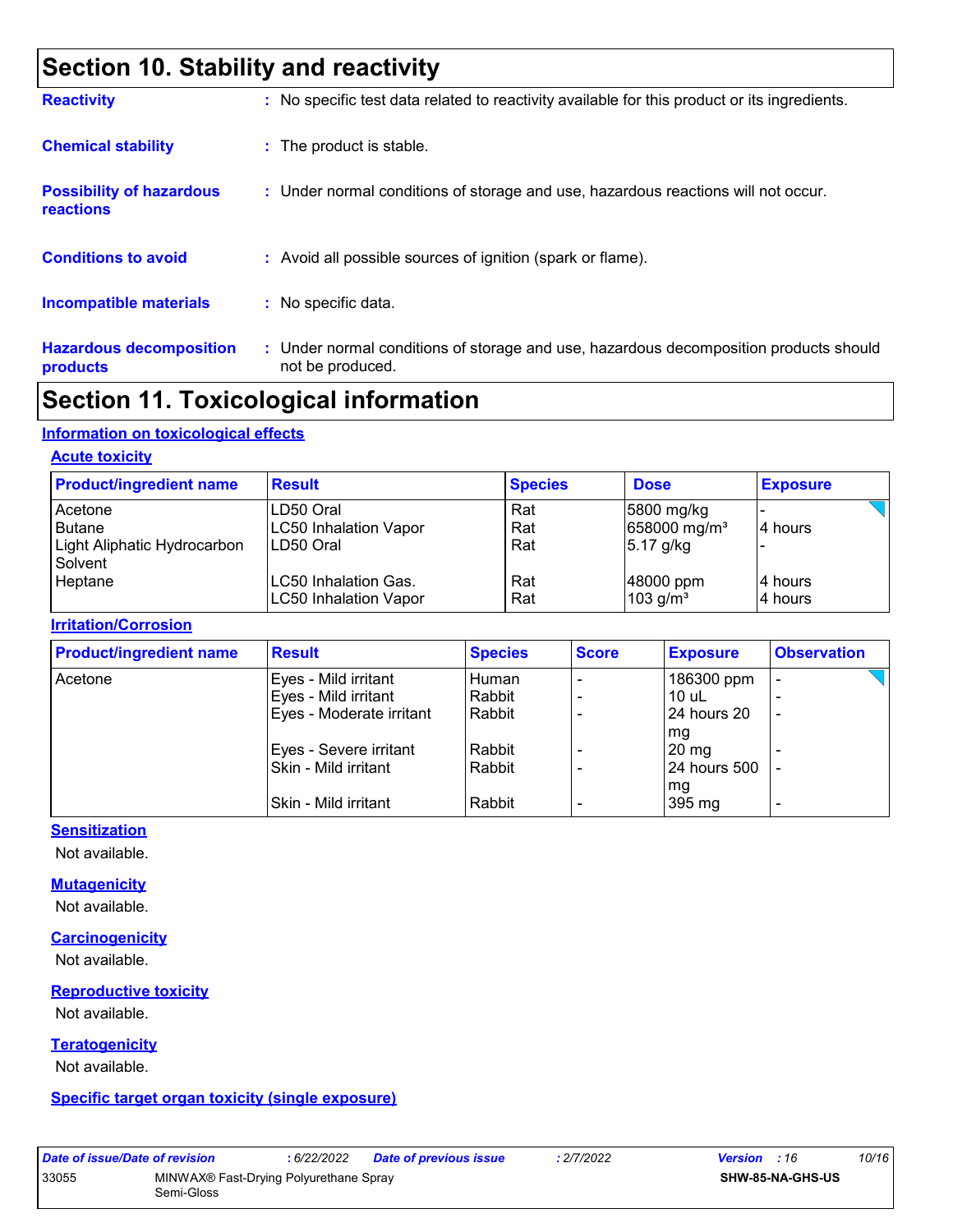# **Section 11. Toxicological information**

| <b>Name</b>                         | <b>Category</b> | <b>Route of</b><br>exposure | <b>Target organs</b>            |
|-------------------------------------|-----------------|-----------------------------|---------------------------------|
| Acetone                             | Category 3      |                             | Respiratory tract<br>irritation |
|                                     | Category 3      |                             | Narcotic effects                |
| Propane                             | Category 3      |                             | Respiratory tract<br>irritation |
|                                     | Category 3      |                             | Narcotic effects                |
| <b>Butane</b>                       | Category 3      |                             | Respiratory tract<br>irritation |
|                                     | Category 3      |                             | Narcotic effects                |
| Med. Aliphatic Hydrocarbon Solvent  | Category 3      |                             | Respiratory tract<br>irritation |
|                                     | Category 3      |                             | Narcotic effects                |
| Light Aliphatic Hydrocarbon         | Category 3      |                             | Respiratory tract<br>irritation |
|                                     | Category 3      |                             | Narcotic effects                |
| Light Aliphatic Hydrocarbon Solvent | Category 3      |                             | Respiratory tract<br>irritation |
|                                     | Category 3      |                             | Narcotic effects                |
| Light Aliphatic Hydrocarbon Solvent | Category 3      |                             | Respiratory tract<br>irritation |
|                                     | Category 3      |                             | Narcotic effects                |
| Lt. Aliphatic Hydrocarbon Solvent   | Category 3      |                             | Respiratory tract<br>irritation |
|                                     | Category 3      |                             | Narcotic effects                |
| Heptane                             | Category 3      |                             | Respiratory tract<br>irritation |
|                                     | Category 3      |                             | Narcotic effects                |

#### **Specific target organ toxicity (repeated exposure)**

| <b>Name</b>                         | <b>Category</b> | <b>Route of</b><br>exposure | <b>Target organs</b> |
|-------------------------------------|-----------------|-----------------------------|----------------------|
| Acetone                             | Category 2      |                             |                      |
| Propane                             | Category 2      |                             |                      |
| l Butane                            | Category 2      |                             |                      |
| Med. Aliphatic Hydrocarbon Solvent  | Category 1      |                             |                      |
| Light Aliphatic Hydrocarbon         | Category 2      |                             | -                    |
| Light Aliphatic Hydrocarbon Solvent | Category 2      |                             |                      |
| Light Aliphatic Hydrocarbon Solvent | Category 2      |                             |                      |
| Lt. Aliphatic Hydrocarbon Solvent   | Category 2      |                             |                      |
| Heptane                             | Category 2      |                             |                      |

#### **Aspiration hazard**

| <b>Name</b>                         | <b>Result</b>                         |
|-------------------------------------|---------------------------------------|
| Propane                             | <b>ASPIRATION HAZARD - Category 1</b> |
| l Butane                            | <b>ASPIRATION HAZARD - Category 1</b> |
| Med. Aliphatic Hydrocarbon Solvent  | <b>ASPIRATION HAZARD - Category 1</b> |
| Light Aliphatic Hydrocarbon         | <b>ASPIRATION HAZARD - Category 1</b> |
| Light Aliphatic Hydrocarbon Solvent | <b>ASPIRATION HAZARD - Category 1</b> |
| Light Aliphatic Hydrocarbon Solvent | <b>ASPIRATION HAZARD - Category 1</b> |
| Lt. Aliphatic Hydrocarbon Solvent   | <b>ASPIRATION HAZARD - Category 1</b> |
| Heptane                             | <b>ASPIRATION HAZARD - Category 1</b> |

**Information on the likely routes of exposure :** Not available.

| Date of issue/Date of revision |                                                      | : 6/22/2022 | <b>Date of previous issue</b> | : 2/7/2022 | <b>Version</b> : 16 |                         | 11/16 |
|--------------------------------|------------------------------------------------------|-------------|-------------------------------|------------|---------------------|-------------------------|-------|
| 33055                          | MINWAX® Fast-Drying Polyurethane Spray<br>Semi-Gloss |             |                               |            |                     | <b>SHW-85-NA-GHS-US</b> |       |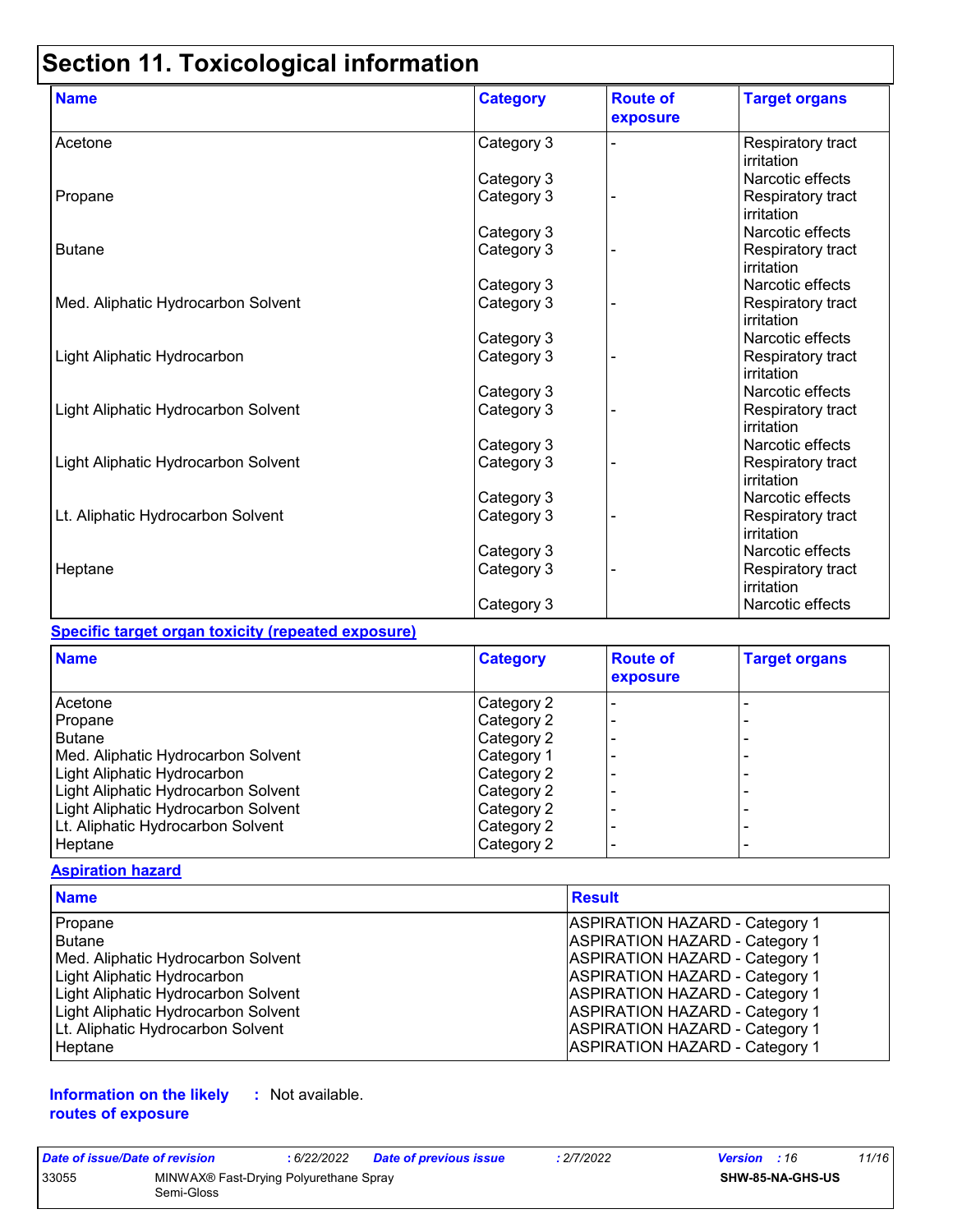# **Section 11. Toxicological information**

| <b>Potential acute health effects</b>   |                                                                                                                                                                                                                                                                         |
|-----------------------------------------|-------------------------------------------------------------------------------------------------------------------------------------------------------------------------------------------------------------------------------------------------------------------------|
| <b>Eye contact</b>                      | : Causes serious eye irritation.                                                                                                                                                                                                                                        |
| <b>Inhalation</b>                       | : Can cause central nervous system (CNS) depression. May cause drowsiness or<br>dizziness. May cause respiratory irritation.                                                                                                                                            |
| <b>Skin contact</b>                     | : No known significant effects or critical hazards.                                                                                                                                                                                                                     |
| <b>Ingestion</b>                        | Can cause central nervous system (CNS) depression. May be fatal if swallowed and<br>enters airways.                                                                                                                                                                     |
|                                         | <b>Symptoms related to the physical, chemical and toxicological characteristics</b>                                                                                                                                                                                     |
| <b>Eye contact</b>                      | : Adverse symptoms may include the following:<br>pain or irritation<br>watering<br>redness                                                                                                                                                                              |
| <b>Inhalation</b>                       | : Adverse symptoms may include the following:<br>respiratory tract irritation<br>coughing<br>nausea or vomiting<br>headache<br>drowsiness/fatigue<br>dizziness/vertigo<br>unconsciousness<br>reduced fetal weight<br>increase in fetal deaths<br>skeletal malformations |
| <b>Skin contact</b>                     | : Adverse symptoms may include the following:<br>reduced fetal weight<br>increase in fetal deaths<br>skeletal malformations                                                                                                                                             |
| <b>Ingestion</b>                        | : Adverse symptoms may include the following:<br>nausea or vomiting<br>reduced fetal weight<br>increase in fetal deaths<br>skeletal malformations                                                                                                                       |
|                                         | Delayed and immediate effects and also chronic effects from short and long term exposure                                                                                                                                                                                |
| <b>Short term exposure</b>              |                                                                                                                                                                                                                                                                         |
| <b>Potential immediate</b><br>effects   | : Not available.                                                                                                                                                                                                                                                        |
| <b>Potential delayed effects</b>        | : Not available.                                                                                                                                                                                                                                                        |
| <b>Long term exposure</b>               |                                                                                                                                                                                                                                                                         |
| <b>Potential immediate</b><br>effects   | : Not available.                                                                                                                                                                                                                                                        |
| <b>Potential delayed effects</b>        | : Not available.                                                                                                                                                                                                                                                        |
| <b>Potential chronic health effects</b> |                                                                                                                                                                                                                                                                         |
| Not available.                          |                                                                                                                                                                                                                                                                         |
| <b>General</b>                          | : Causes damage to organs through prolonged or repeated exposure.                                                                                                                                                                                                       |
| <b>Carcinogenicity</b>                  | No known significant effects or critical hazards.                                                                                                                                                                                                                       |
| <b>Mutagenicity</b>                     | No known significant effects or critical hazards.                                                                                                                                                                                                                       |
| <b>Teratogenicity</b>                   | Suspected of damaging the unborn child.                                                                                                                                                                                                                                 |
| <b>Developmental effects</b>            | No known significant effects or critical hazards.                                                                                                                                                                                                                       |
| <b>Fertility effects</b>                | Suspected of damaging fertility.                                                                                                                                                                                                                                        |

| Date of issue/Date of revision |                                                      | : 6/22/2022 | <b>Date of previous issue</b> | : 2/7/2022 | <b>Version</b> : 16     | 12/16 |
|--------------------------------|------------------------------------------------------|-------------|-------------------------------|------------|-------------------------|-------|
| 33055                          | MINWAX® Fast-Drying Polyurethane Spray<br>Semi-Gloss |             |                               |            | <b>SHW-85-NA-GHS-US</b> |       |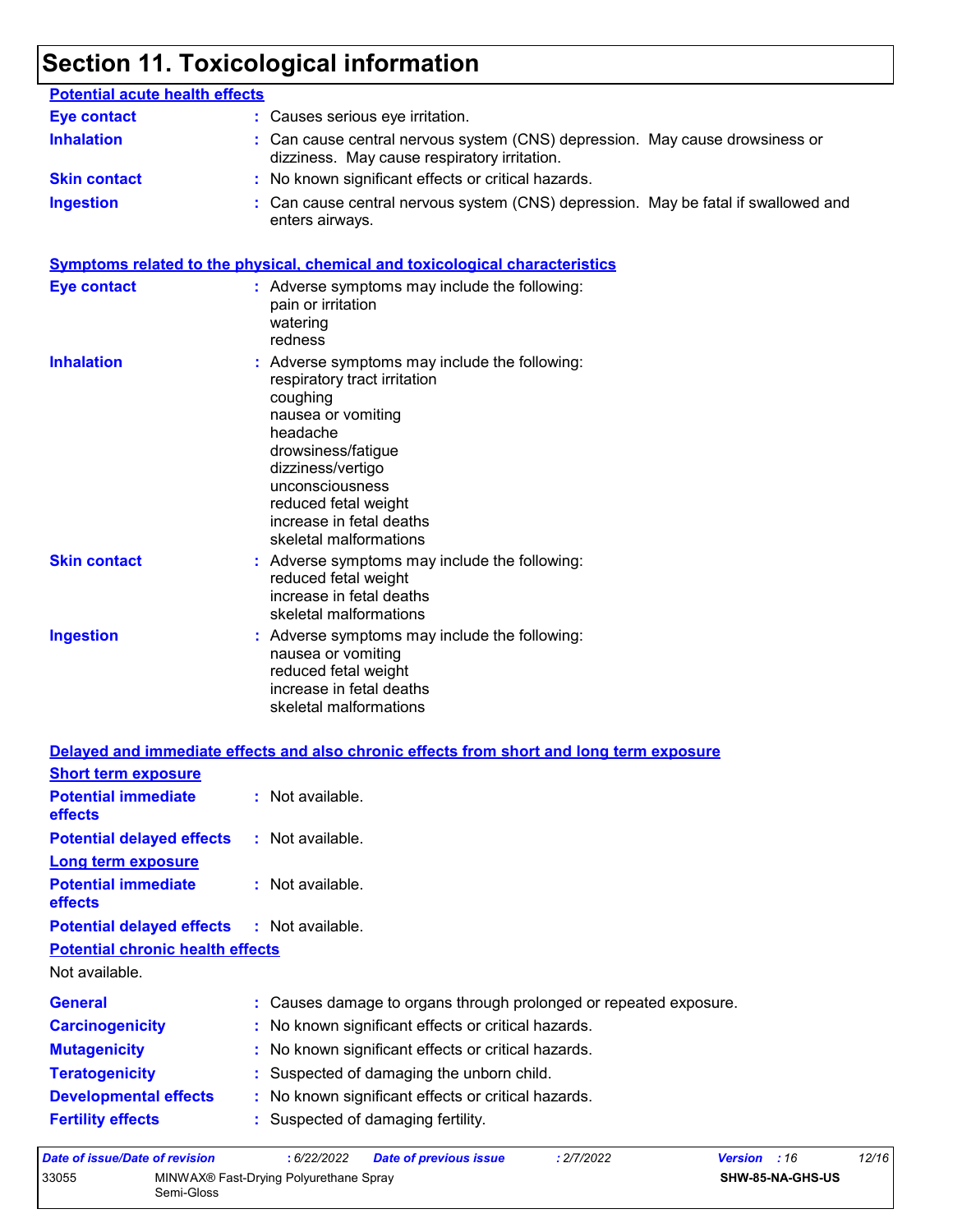# **Section 11. Toxicological information**

**Numerical measures of toxicity** Not available. **Acute toxicity estimates**

# **Section 12. Ecological information**

**Toxicity** Acetone Acute EC50 7200000 µg/l Fresh water Algae - Selenastrum sp. 96 hours Acute LC50 4.42589 ml/L Marine water | Crustaceans - Acartia tonsa -Copepodid<br>Daphnia - Daphnia cucullata 48 hours Acute LC50 7460000 µg/l Fresh water | Daphnia - Daphnia cucullata | 48 hours<br>Acute LC50 5600 ppm Fresh water | Fish - Poecilia reticulata | 96 hours Acute LC50 5600 ppm Fresh water Chronic NOEC 4.95 mg/l Marine water  $\vert$  Algae - Ulva pertusa  $\vert$ 96 hours Chronic NOEC 0.016 ml/L Fresh water Crustaceans - Daphniidae 21 days  $\vert$ Chronic NOEC 0.1 ml/L Fresh water  $\vert$ Daphnia - Daphnia magna -Neonate 21 days Chronic NOEC 5 µg/l Marine water Fish - Gasterosteus aculeatus -Larvae 42 days Light Aliphatic Hydrocarbon Acute LC50 2200 µg/l Fresh water Fish - Lepomis macrochirus | 4 days Lt. Aliphatic Hydrocarbon **Solvent** Acute LC50 >100000 ppm Fresh water Fish - Oncorhynchus mykiss | 96 hours Heptane Acute LC50 375000 µg/l Fresh water Fish - Oreochromis mossambicus 96 hours **Product/ingredient name Result Result Species Exposure** 

#### **Persistence and degradability**

| <b>Product/ingredient name</b> | <b>Aquatic half-life</b> | <b>Photolysis</b> | Biodegradability |
|--------------------------------|--------------------------|-------------------|------------------|
| Acetone                        |                          |                   | Readily          |

#### **Bioaccumulative potential**

| <b>Product/ingredient name</b>         | $LogP_{ow}$              | <b>BCF</b> | <b>Potential</b> |
|----------------------------------------|--------------------------|------------|------------------|
| Light Aliphatic Hydrocarbon<br>Solvent | ٠                        | 10 to 2500 | high             |
| Light Aliphatic Hydrocarbon<br>Solvent | $\overline{\phantom{a}}$ | 10 to 2500 | high             |
| Lt. Aliphatic Hydrocarbon<br>Solvent   | $\overline{\phantom{0}}$ | 10 to 2500 | high             |
| Heptane                                |                          | 552        | high             |

#### **Mobility in soil**

**Soil/water partition coefficient (K**<sub>oc</sub>)

**:** Not available.

**Other adverse effects** : No known significant effects or critical hazards.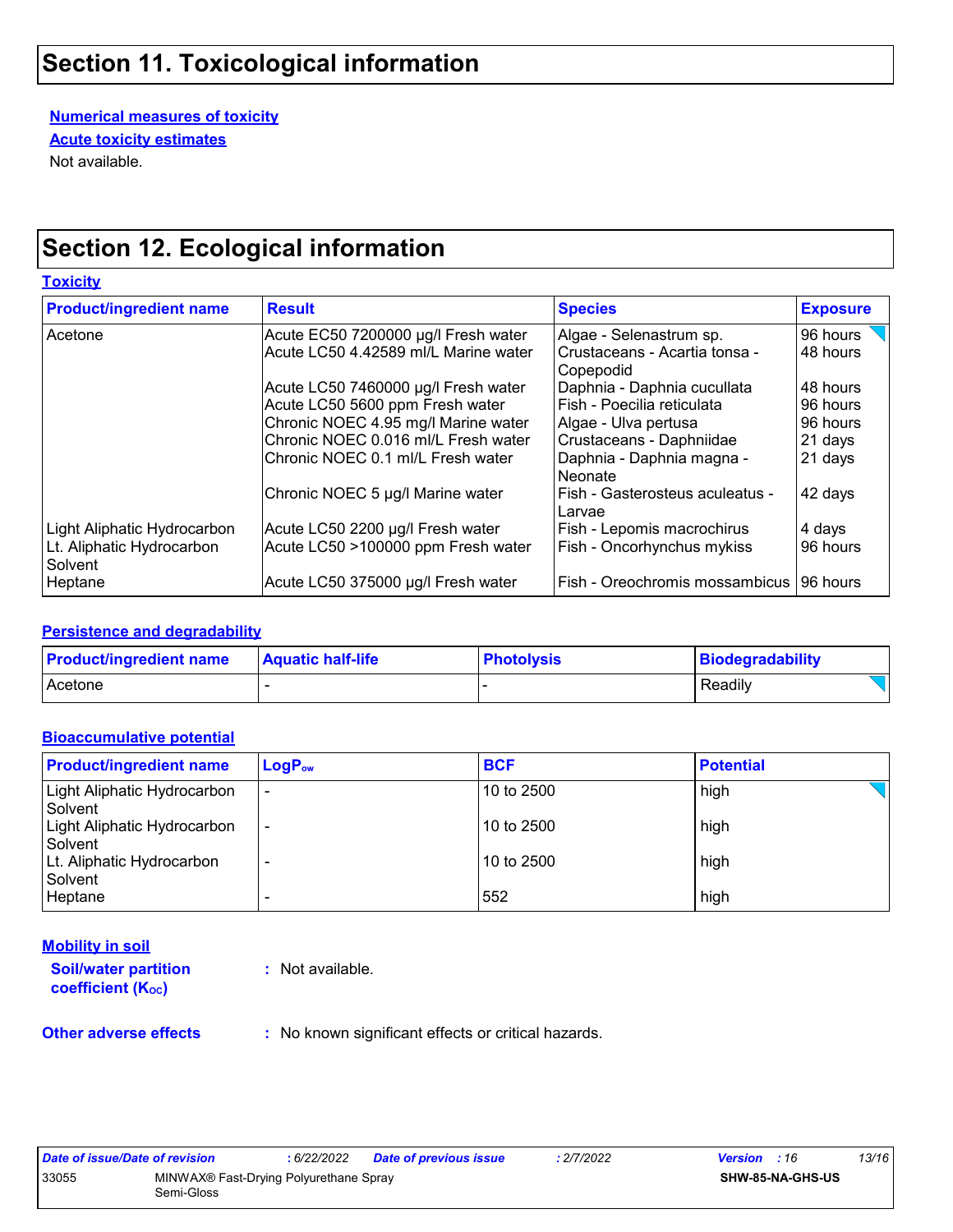# **Section 13. Disposal considerations**

#### **Disposal methods :**

The generation of waste should be avoided or minimized wherever possible. Disposal of this product, solutions and any by-products should at all times comply with the requirements of environmental protection and waste disposal legislation and any regional local authority requirements. Dispose of surplus and non-recyclable products via a licensed waste disposal contractor. Waste should not be disposed of untreated to the sewer unless fully compliant with the requirements of all authorities with jurisdiction. Waste packaging should be recycled. Incineration or landfill should only be considered when recycling is not feasible. This material and its container must be disposed of in a safe way. Empty containers or liners may retain some product residues. Do not puncture or incinerate container.

### **Section 14. Transport information**

33055 MINWAX® Fast-Drying Polyurethane Spray

Semi-Gloss

|                                                                             | <b>DOT</b><br><b>Classification</b>                                                                             | <b>TDG</b><br><b>Classification</b>                                                                                                                                                                                                                                                                                                                                                                                                                                                                                                                                                                                                                                                 | <b>Mexico</b><br><b>Classification</b>                                                                          | <b>IATA</b>                                                                                                     | <b>IMDG</b>                                                                                                     |
|-----------------------------------------------------------------------------|-----------------------------------------------------------------------------------------------------------------|-------------------------------------------------------------------------------------------------------------------------------------------------------------------------------------------------------------------------------------------------------------------------------------------------------------------------------------------------------------------------------------------------------------------------------------------------------------------------------------------------------------------------------------------------------------------------------------------------------------------------------------------------------------------------------------|-----------------------------------------------------------------------------------------------------------------|-----------------------------------------------------------------------------------------------------------------|-----------------------------------------------------------------------------------------------------------------|
| <b>UN number</b>                                                            | <b>UN1950</b>                                                                                                   | <b>UN1950</b>                                                                                                                                                                                                                                                                                                                                                                                                                                                                                                                                                                                                                                                                       | <b>UN1950</b>                                                                                                   | <b>UN1950</b>                                                                                                   | <b>UN1950</b>                                                                                                   |
| <b>UN proper</b><br>shipping name                                           | <b>AEROSOLS</b>                                                                                                 | <b>AEROSOLS</b>                                                                                                                                                                                                                                                                                                                                                                                                                                                                                                                                                                                                                                                                     | <b>AEROSOLS</b>                                                                                                 | AEROSOLS,<br>flammable                                                                                          | <b>AEROSOLS</b>                                                                                                 |
| <b>Transport</b><br>hazard class(es)                                        | 2.1                                                                                                             | 2.1                                                                                                                                                                                                                                                                                                                                                                                                                                                                                                                                                                                                                                                                                 | 2.1                                                                                                             | 2.1                                                                                                             | 2.1                                                                                                             |
| <b>Packing group</b>                                                        |                                                                                                                 |                                                                                                                                                                                                                                                                                                                                                                                                                                                                                                                                                                                                                                                                                     |                                                                                                                 |                                                                                                                 |                                                                                                                 |
| <b>Environmental</b><br>hazards                                             | No.                                                                                                             | No.                                                                                                                                                                                                                                                                                                                                                                                                                                                                                                                                                                                                                                                                                 | No.                                                                                                             | No.                                                                                                             | No.                                                                                                             |
| <b>Additional</b><br>information                                            | Dependent upon<br>container size, this<br>product may ship under<br>the Limited Quantity<br>shipping exception. | Product classified<br>as per the<br>following sections<br>of the<br>Transportation of<br>Dangerous Goods<br>Regulations:<br>2.13-2.17 (Class<br>2).<br>Dependent upon<br>container size, this<br>product may ship under<br>the Limited Quantity<br>shipping exception.                                                                                                                                                                                                                                                                                                                                                                                                              | Dependent upon<br>container size, this<br>product may ship under<br>the Limited Quantity<br>shipping exception. | Dependent upon<br>container size, this<br>product may ship under<br>the Limited Quantity<br>shipping exception. | Dependent upon<br>container size, this<br>product may ship under<br>the Limited Quantity<br>shipping exception. |
| <b>Special precautions for user :</b><br><b>Transport in bulk according</b> | : Not available.                                                                                                | Multi-modal shipping descriptions are provided for informational purposes and do not<br>consider container sizes. The presence of a shipping description for a particular<br>mode of transport (sea, air, etc.), does not indicate that the product is packaged<br>suitably for that mode of transport. All packaging must be reviewed for suitability<br>prior to shipment, and compliance with the applicable regulations is the sole<br>responsibility of the person offering the product for transport. People loading and<br>unloading dangerous goods must be trained on all of the risks deriving from the<br>substances and on all actions in case of emergency situations. |                                                                                                                 |                                                                                                                 |                                                                                                                 |
| to IMO instruments                                                          |                                                                                                                 |                                                                                                                                                                                                                                                                                                                                                                                                                                                                                                                                                                                                                                                                                     |                                                                                                                 |                                                                                                                 |                                                                                                                 |
|                                                                             |                                                                                                                 | <b>Proper shipping name</b>                                                                                                                                                                                                                                                                                                                                                                                                                                                                                                                                                                                                                                                         | : Not available.                                                                                                |                                                                                                                 |                                                                                                                 |

**SHW-85-NA-GHS-US**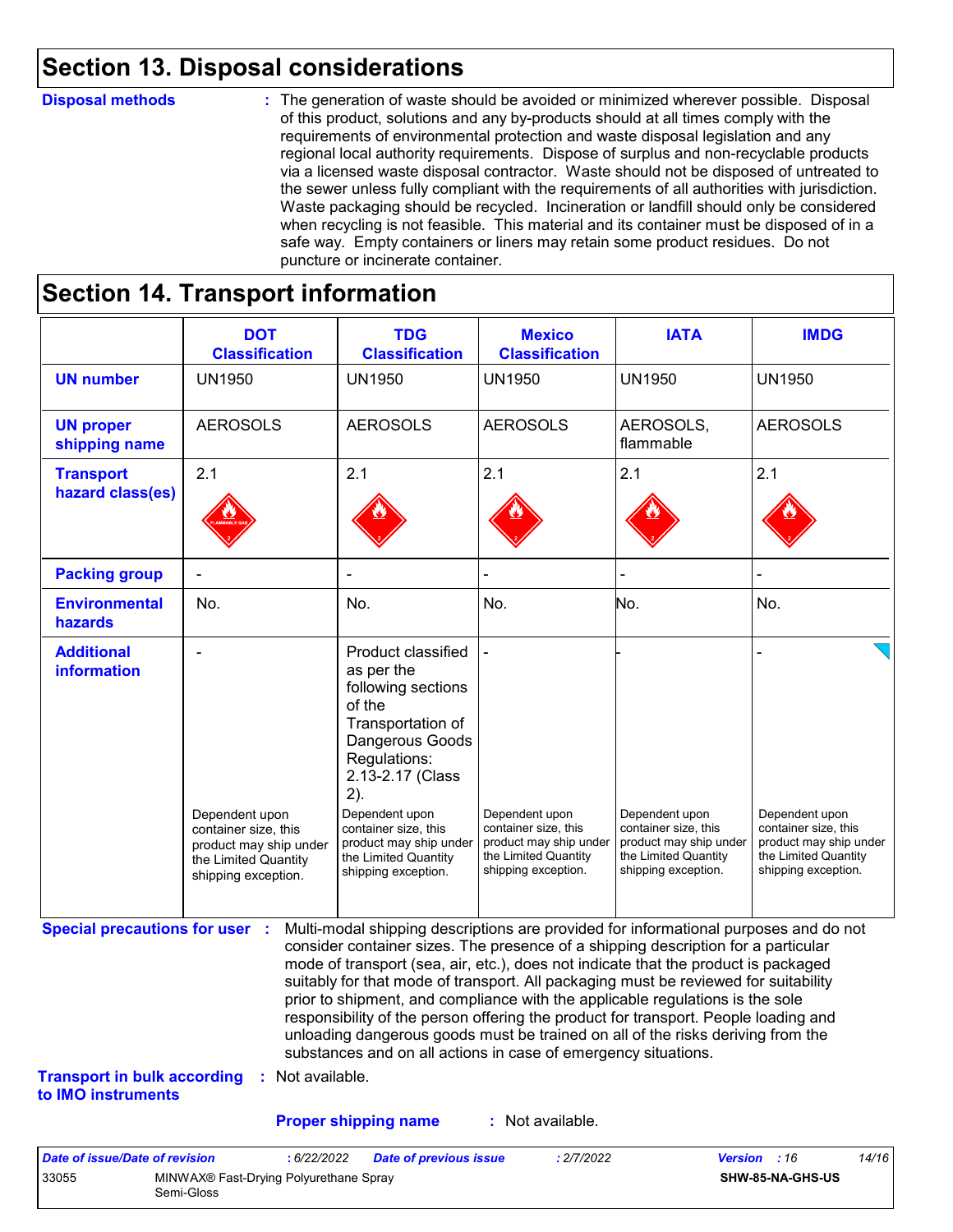# **Section 15. Regulatory information**

#### **SARA 313**

SARA 313 (40 CFR 372.45) supplier notification can be found on the Environmental Data Sheet.

#### **California Prop. 65**

WARNING: This product contains chemicals known to the State of California to cause cancer and birth defects or other reproductive harm.

#### **International regulations**

| <b>International lists</b> | Australia inventory (AIIC): Not determined.                  |
|----------------------------|--------------------------------------------------------------|
|                            | China inventory (IECSC): Not determined.                     |
|                            | Japan inventory (CSCL): Not determined.                      |
|                            | Japan inventory (ISHL): Not determined.                      |
|                            | Korea inventory (KECI): Not determined.                      |
|                            | New Zealand Inventory of Chemicals (NZIoC): Not determined.  |
|                            | Philippines inventory (PICCS): Not determined.               |
|                            | Taiwan Chemical Substances Inventory (TCSI): Not determined. |
|                            | Thailand inventory: Not determined.                          |
|                            | Turkey inventory: Not determined.                            |
|                            | Vietnam inventory: Not determined.                           |
|                            |                                                              |

# **Section 16. Other information**

**Hazardous Material Information System (U.S.A.)**



**The customer is responsible for determining the PPE code for this material. For more information on HMIS® Personal Protective Equipment (PPE) codes, consult the HMIS® Implementation Manual.**

**Caution: HMIS® ratings are based on a 0-4 rating scale, with 0 representing minimal hazards or risks, and 4 representing significant hazards or risks. Although HMIS® ratings and the associated label are not required on SDSs or products leaving a facility under 29 CFR 1910.1200, the preparer may choose to provide them. HMIS® ratings are to be used with a fully implemented HMIS® program. HMIS® is a registered trademark and service mark of the American Coatings Association, Inc.**

**Procedure used to derive the classification**

| <b>Classification</b>                                                 | <b>Justification</b>      |
|-----------------------------------------------------------------------|---------------------------|
| FLAMMABLE AEROSOLS - Category 1                                       | On basis of test data     |
| <b>GASES UNDER PRESSURE - Compressed gas</b>                          | Calculation method        |
| SERIOUS EYE DAMAGE/ EYE IRRITATION - Category 2A                      | Calculation method        |
| <b>TOXIC TO REPRODUCTION - Category 2</b>                             | Calculation method        |
| SPECIFIC TARGET ORGAN TOXICITY (SINGLE EXPOSURE) (Respiratory tract   | <b>Calculation method</b> |
| irritation) - Category 3                                              |                           |
| SPECIFIC TARGET ORGAN TOXICITY (SINGLE EXPOSURE) (Narcotic effects) - | Calculation method        |
| Category 3                                                            |                           |
| SPECIFIC TARGET ORGAN TOXICITY (REPEATED EXPOSURE) - Category 1       | Calculation method        |
| <b>ASPIRATION HAZARD - Category 1</b>                                 | Calculation method        |
| <b>History</b>                                                        |                           |

| Date of printing                  | : 6/22/2022 |
|-----------------------------------|-------------|
| Date of issue/Date of<br>revision | : 6/22/2022 |
| Date of previous issue            | : 2/7/2022  |
| <b>Version</b>                    | : 16        |